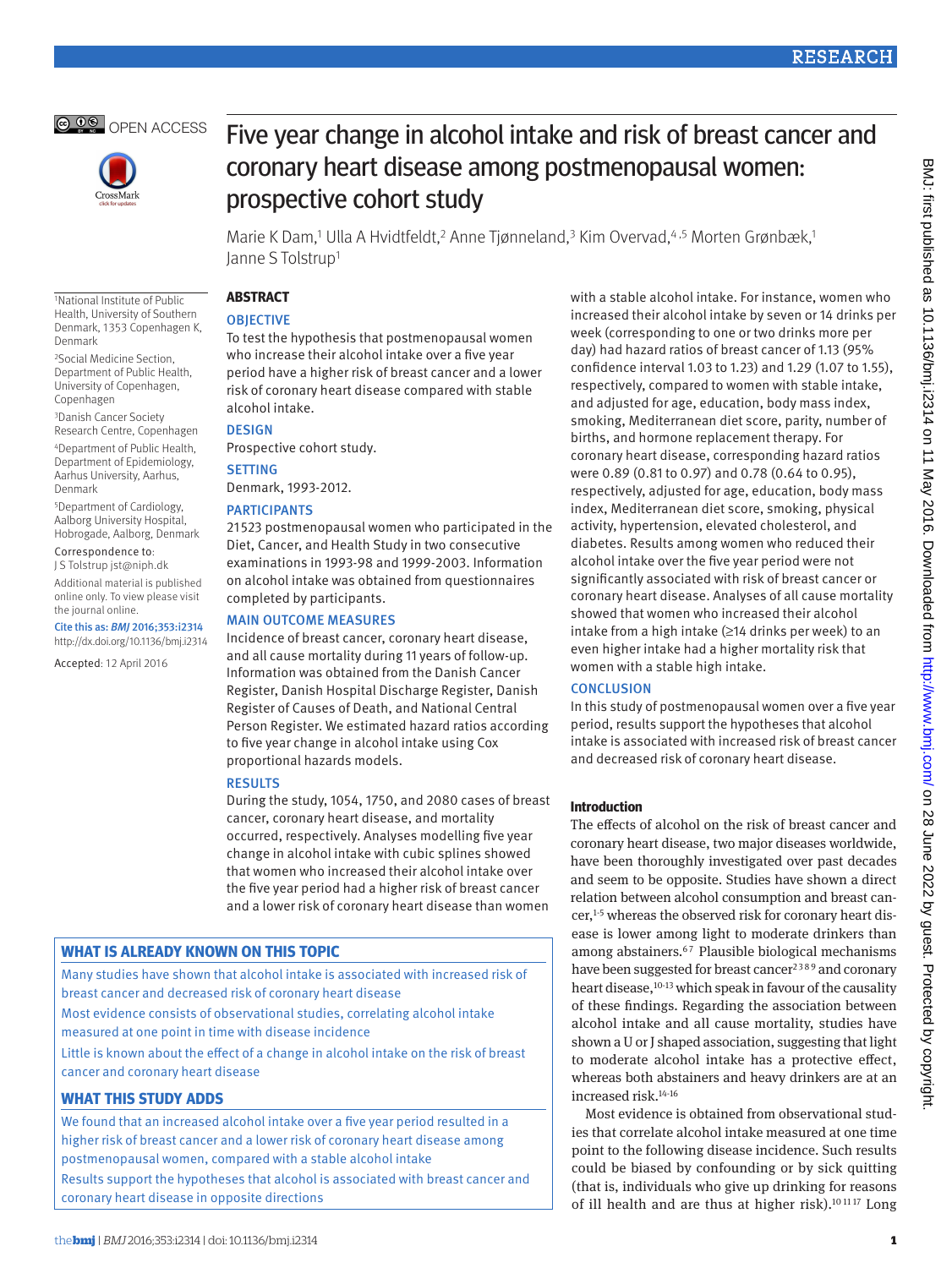term randomised trials providing important experimental evidence could in principle offer the final answer, but owing to ethical and logistical reasons, such studies may never be conducted. Another step toward building on the evidence that alcohol is or is not a causal factor for breast cancer (increasing risk) and coronary heart disease (decreasing risk) is to examine whether a change in alcohol intake, defined by the difference in alcohol intake measured at two time points, results in a subsequent altered risk in hypothesised directions.18 Thus, in this study, we compare changing and stable patterns of alcohol intake during a five year period in a prospectively followed cohort of postmenopausal women. We aimed to test the hypotheses that increased alcohol intake is associated with a higher risk of breast cancer and a lower risk of coronary heart disease compared with stable alcohol intake (and vice versa).

#### **Methods**

## Study population

From 1993 to 1997, 79729 women and 80996 men, aged 50-64 years, were invited to participate in the Diet, Cancer, and Health Study, a population cohort study. Eligible cohort members were born in Denmark, lived in the greater Copenhagen or Aarhus area, and had no previous cancers.19 Overall, 29 535 (37%) women agreed to participate in a study examination in 1993-98 and, of these, 23 796 (81%) agreed to participate again in a second examination about five years later in 1999-2003.

We excluded 2273 premenopausal women (defined as women who, in the 1999-2003 examination, reported having had menstruations during the past year). The final study population for analyses of all cause mortality included 21 523 women. Women who were registered with a diagnosis of breast cancer (n=423) or coronary heart disease (n=884) at baseline (1999-2003) were excluded from analyses of breast cancer and coronary heart disease, respectively.

#### Alcohol intake

A detailed food frequency questionnaire consisting of 192 items was enclosed with the invitation to participate.20 This questionnaire was checked by an interviewer during a clinic visit, when another questionnaire concerning lifestyle and background factors was completed. In the food frequency questionnaire, alcohol intake was reported as the average units of beer, wine, and spirits consumed over the preceding year. Total intake was calculated and converted into number of standard drinks, defined as containing 12 g of ethanol.

#### Covariates

Analyses were adjusted for known risk factors for breast cancer, coronary heart disease, and mortality. All estimates were adjusted for school education (<8, 8-10, and ≥11 years of school), body mass index (continuous), smoking (entered as two variables: a variable categorised as never, past, and current smoker; and a continuous variable for the number of grams of tobacco smoked per day), and the Mediterranean diet score

(continuous).20 <sup>21</sup> 22 Estimates for breast cancer were further adjusted for parity (parous or nulliparous) and number of births (continuous), and for use of hormone replacement therapy (never, past, and current). The estimates for coronary heart disease and mortality were further adjusted for physical activity (three indicator variables for performing the following activities weekly in leisure time: taking walks, bicycling, and undertaking sports) as well as baseline hypertension, elevated cholesterol, and diabetes. Finally, the analyses of mortality were also adjusted for self-reported health status (entered as a continuous variable consisting of five levels of health status, ranging from level one being excellent to level five being poor).

# Information on breast cancer, coronary heart disease, and all cause mortality

Information on breast cancer was obtained from the Danish Cancer Register,<sup>23 24</sup> which contains data on all cancer patients in Denmark. Information on coronary heart disease was obtained from the Danish Hospital Discharge Register<sup>25</sup> and from the Danish Register of Causes of Death,<sup>26 27</sup> which contain information on hospital admissions and causes of death in Denmark, respectively. In all three registers, diagnoses are classified according to the international classification of diseases (ICD). The relevant ICD-10 code for breast cancer is C50. The relevant ICD-8 codes for coronary heart disease are 410-414, and the ICD-10 codes are I20-I25. The exact diagnosis for breast cancer has been validated,<sup>28</sup> and the validity of the Danish Hospital Discharge Register is generally considered to be high.29 The registers were updated until 31 December 2012.

Information on vital status (including death) of the participants was obtained from the National Central Person Register. Participants were followed from baseline in 1999-2003 until the date of outcome of interest (breast cancer, coronary heart disease, or death), emigration, or end of follow-up on 31 December 2012, whichever came first.

#### Statistical analysis

Analyses were performed using the Stata program software version 14. To account for missing values, we used multiple imputation by chained equations.<sup>30</sup> For each outcome (breast cancer, coronary heart disease, and mortality), imputation models were run separately, resulting in three datasets, each with 20 repetitions. Potential confounders were imputed. Each imputation model included variables that were hypothesised to predict missing information (age, education, smoking, health status (hypertension, elevated cholesterol, and diabetes)) and the respective outcome. Following imputation, the principle for data analysis was that estimation was performed on each imputation separately and then combined using Rubin's rules.31 The number of missing values was nine (school education), 67 (body mass index), one (parity), 246 (hormone replacement therapy), 202 (taking walks), 123 (bicycling), 207 (undertaking sports), and 161 (self-reported health status). Thus, the number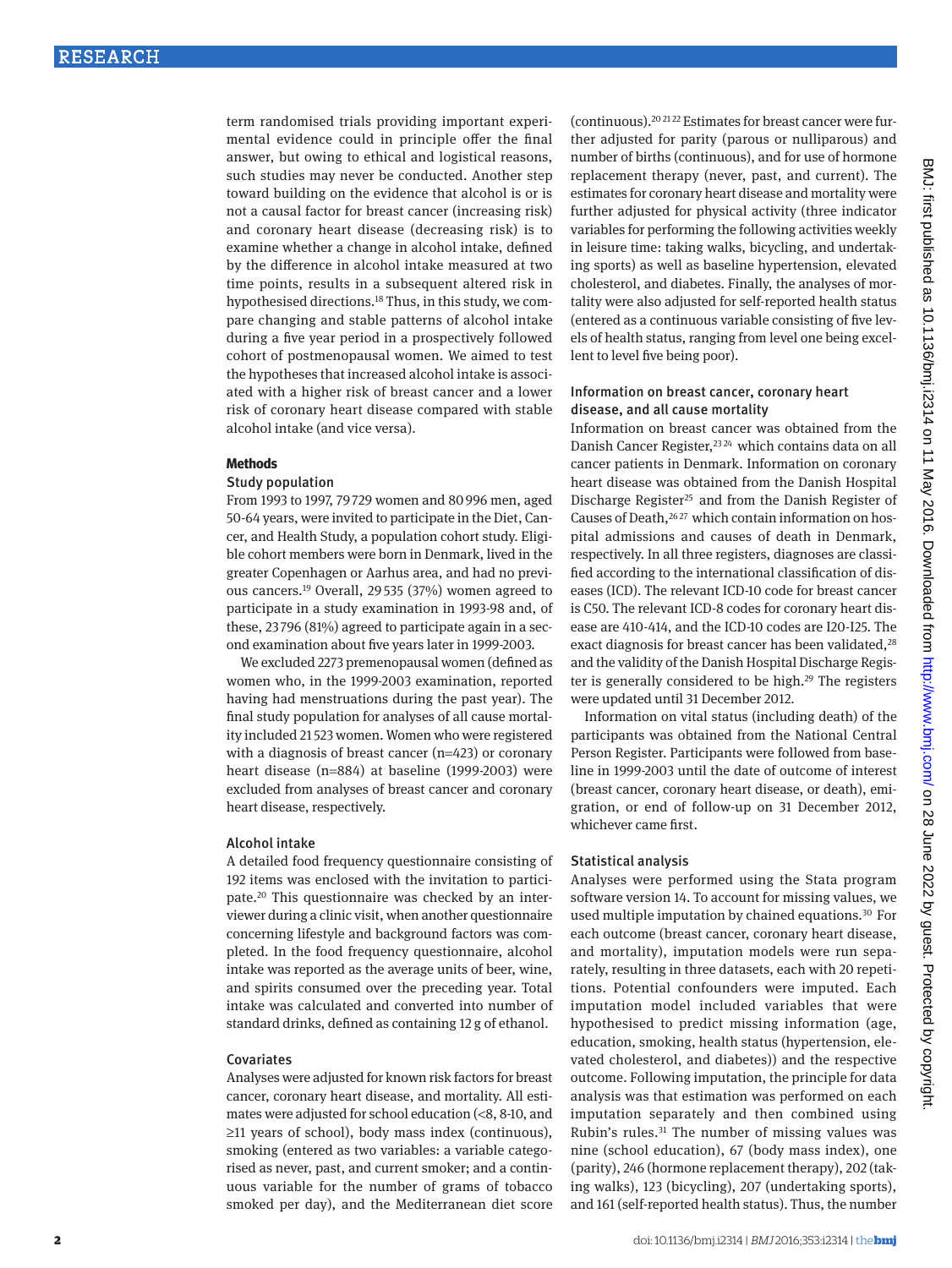of missing was low and a maximum of 1.1% (for hormone replacement therapy).

We calculated risk estimates by using Cox proportional hazards models with delayed entry. Age (in days) was used as the underlying time axis to ensure maximal adjustment for confounding by age. We examined the Cox proportional hazards assumption by plots of log( time) against log(−log(survival probability)) and statistically by introducing interaction terms between age and change in alcohol intake in the model, with no violations detected.

Firstly, we examined main associations between alcohol intake at baseline (1999-2003) and risk of breast cancer, coronary heart disease, and all cause mortality in separate analyses using alcohol intake (drinks per week) in six categories to verify that the results were as expected. To test for U shape, alcohol was entered as a linear and a squared variable. The P value for the squared term denotes P for U shape.

We then examined the association between combinations of alcohol intake at the examinations in 1993-98 and 1999-2003 (mean time 5.4 years (range 3.2-8.5)) and the subsequent risk of breast cancer, coronary heart disease, and all cause mortality. We used all possible combinations of alcohol intake in the two examinations (<7, 7-13, and ≥14 drinks per week), which yielded nine combinations of intake. Owing to a higher statistical power in the analysis of mortality, changes in alcohol intake here were defined by the possible combinations of alcohol intake in the two examinations (<7, 7-13, 14-20, and ≥21 drinks per week), which yielded 16 combinations of intake. A minimum change of one drink per week was required in order to change from one category of alcohol intake in the 1993-98 examination to another in the 1999-2003 examination. Results from this analysis were presented with the reference defined by women with stable alcohol intake for each level of alcohol intake in the 1993-98 examination, and by stable light-drinkers (<7 drinks per week in both examinations), respectively.

Furthermore, we calculated the five year change in alcohol intake by subtracting the intake at the 1993-98 examination from the intake at the 1999-2003 examination. Hence, a negative value represented a decrease in alcohol intake, while a positive value represented an increase. This variable was divided into seven categories (<−14, −14 to <−7, −7 to <−1, −1 to <1, 1 to 6.9, 7 to 13.9, and ≥14 drinks per week). This analysis was carried out for breast cancer and coronary heart disease, with women with stable alcohol intake (change of −1 to <1 drink per week) as the reference. Change in alcohol intake was also modelled continuously by cubic splines to account for non-linear associations.<sup>3233</sup> To avoid outliers to influence results inexpediently, women who changed their alcohol intake outside the 0.5-99.5% percentiles of the distribution of change in alcohol intake were excluded (210 and 206 women for the analysis of breast cancer and coronary heart disease, respectively).

An underlying assumption in such analyses is that the risk is independent of the starting point in the 1993- 98 examination and only depends on the change, meaning that the risk of disease increases or decreases

equally by a given change in alcohol intake. To test this assumption, we tested for interaction between change in alcohol intake and alcohol intake at the 1993-98 examination. For this purpose, cross products between the five year change in alcohol intake in seven categories and alcohol intake in the 1993-98 examination continuously were entered in a model together with the main effects. However, because it was expected that a high alcohol intake in the 1993-98 examination could influence the subsequent risk of disease, despite a decrease in intake, the analyses were adjusted for alcohol intake in the 1993-98 examination. We also repeated analyses without adjusting for alcohol intake in the 1993-98 examination.

Finally, we did several sensitivity analyses for breast cancer, coronary heart disease, and all cause mortality. These consisted of analyses that each omitted the first three years of follow-up (to reduce risk bias from sick quitters), excluded abstainers (women who did not drink any alcohol in either examination), and excluded all missing values. To take into account competing risks in analyses of breast cancer and coronary heart disease (that is, the fact that some women died during follow-up before potentially having the disease in question), we performed analyses of breast cancer and coronary heart disease by adjusting for competing risks. Around 9% of the women died during follow-up.

For breast cancer, additional sensitivity analyses excluded women with a history of benign breast tumour surgery before baseline, adjusted for region (town), adjusted for changes in body mass index and use of hormone replacement therapy between the examinations in 1993-98 and 1999-2003, and tested for interaction with hormone replacement therapy. For coronary heart disease, additional sensitivity analyses excluded women with any type of cardiovascular disease before baseline; omitted adjustments for hypertension, elevated cholesterol, and diabetes; adjusted for changes in body mass index, smoking habits, hypertension, elevated cholesterol, and diabetes between the examinations in 1993-98 and 1999-2003; and tested for interaction with smoking. Finally, we repeated analyses for coronary heart disease, restricted to the diagnosis of myocardial infarction (ICD-8 code 410 and ICD-10 codes I21-I22) as the outcome. Regarding mortality, another sensitivity analysis adjusted for changes in body mass index, smoking habits, hypertension, elevated cholesterol, and diabetes between study examinations.

#### Patient involvement

No patients were involved in setting the research question or the outcome measures, nor were they involved in developing plans for recruitment, design, or implementation of the study. No patients were asked to advise on interpretation or writing up of results. There are no plans to disseminate the results of the research to study participants or the relevant patient community.

#### **Results**

Mean follow-up time was 10.8 years for breast cancer, 10.6 years for coronary heart disease, and 11.0 years for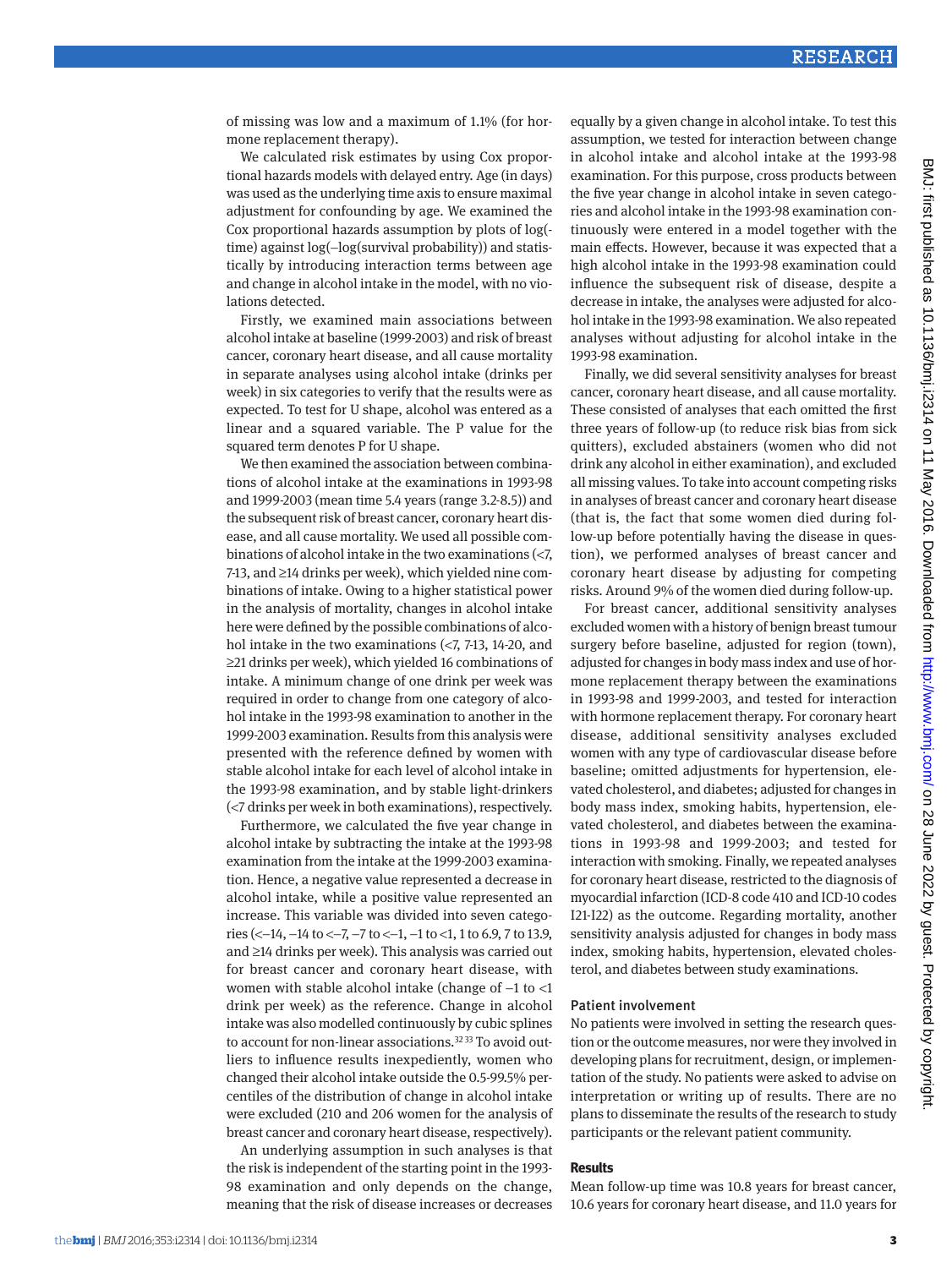Table 1 | Baseline characteristics by five year change in alcohol intake of 21523 postmenopausal women\* participating in the Diet, Cancer, and Health Study, during 1993-98 and 1999-2003 examinations

|                                                        | All women        |                   | Change in alcohol intake (no of drinks/week)t‡ |                  |                     |                  |                  |
|--------------------------------------------------------|------------------|-------------------|------------------------------------------------|------------------|---------------------|------------------|------------------|
|                                                        | Complete         | Imputed           | Decreased intake                               |                  | Stable intake       | Increased intake |                  |
|                                                        | datat            | datat             | $<-7$                                          | $-7$ to $<-1$    | $-1$ to 1           | 1 to 6           | $\geq 7$         |
| Total                                                  | 20 599 (96)      | 21 523 (100)      | 1487(7)                                        | 5508 (27)        | 7422 (36)           | 4227(21)         | 1955(9)          |
| Age (years; mean (range))                              | 62.2 (53.6-72.9) | $62.2(53.6-72.9)$ | 62.2 (53.8-71.1)                               | 62.0 (54.1-72.9) | $62.3(53.6 - 72.0)$ | 62.4 (54.2-71.6) | 62.1 (54.2-71.8) |
| Alcohol intake (drinks/week‡§;<br>median (5-95% range) | $4.9(0.0-25.2)$  | $4.8(0.0-25.2)$   | $7.8(1.0-24.7)$                                | $3.4(0.6-19.6)$  | $1.8(0.0-18.9)$     | $7.6(2.1-24.4)$  | 20.3 (12.6-49.7) |
| School education <8 years                              | 6211 (30)        | 6551 (30)         | 377(25)                                        | 1612(29)         | 2577 (35)           | 1195(28)         | 450(23)          |
| Body mass index (median (5-95%<br>range))              | 24.7 (19.8-33.5) | 24.7 (19.8-33.6)  | 24.3 (19.4-32.9.0)                             | 24.8 (19.9-33.3) | 24.9 (19.7-34.8)    | 24.5 (19.8-32.5) | 24.3 (19.6-32.0) |
| Mediterranean diet score (median<br>$(5-95%$ range)    | $5(3-7)$         | $5(3-7)$          | $5(3-7)$                                       | $5(3-7)$         | $5(2-7)$            | $5(3-8)$         | $5(2-7)$         |
| <b>Nulliparous</b>                                     | 2447(12)         | 2543(12)          | 222(15)                                        | 595 (11)         | 876 (12)            | 517(12)          | 237(12)          |
| Births¶ (median (5-95% range))                         | $2(1-4)$         | $2(1-4)$          | $2(1-4)$                                       | $2(1-4)$         | $2(1-4)$            | $2(1-4)$         | $2(1-4)$         |
| Hormone replacement therapy,<br>current users          | 5528 (27)        | 5740 (27)         | 401(27)                                        | 1538 (28)        | 1954 (26)           | 1107(26)         | 528 (27)         |
| Current smokers                                        | 5203(25)         | 5450 (25)         | 526 (35)                                       | 1321(24)         | 1889 (25)           | 920(22)          | 547 (28)         |
| Physically inactive**                                  | 2293 (11)        | 2350 (11)         | 209(14)                                        |                  | 904(12)             | 385(9)           | 207(11)          |
| Hypertension††                                         | 5323 (26)        | 5553(26)          | 395 (27)                                       | 1397(25)         | 1934 (26)           | 1088 (26)        | 509(26)          |
| Elevated cholesteroltt                                 | 4321 (21)        | 4531 (21)         | 309(21)                                        | 1087(20)         | 1590 (21)           | 924(22)          | 411(21)          |
| Diabetestt                                             | 595(3)           | 634(3)            | 44(3)                                          | 152(3)           | 275(4)              | 89(2)            | 35(2)            |
| Poor self-rated health##                               | 2941 (14)        | 3092 (14)         | 228(15)                                        | 775 (14)         | 1246 (17)           | 467(11)          | 225(12)          |

Data are no (%) of women unless stated otherwise.

\*The study population for the analyses of all cause mortality.

†For the complete data, all missing values were excluded (n=924); for the imputed data, many imputation techniques were used to estimate values of missing data

‡One drink=12 g pure alcohol.

§Intake at the 1999-2003 examination.

¶For parous women only (n=18? 152).

\*\*Women who neither went for walks nor bicycled at least four times per week nor undertook sports at least one time per week in leisure time.

††Women who at one point were diagnosed by a physician.

‡‡Women who reported their health status to be "less well" or "poor".

all cause mortality (range for all outcomes 0.0-13.3 years). During follow-up, 1054 cases of breast cancer and 1750 cases of coronary heart disease occurred, and 2080 women died.

#### Baseline characteristics

Among the 21 523 postmenopausal women included in the mortality analyses, the median alcohol intake was 5.4 (5-95% range 0.3-23.6) and 4.8 (0.0-25.2) drinks per week in the 1993-98 and 1999-2003 examinations, respectively. The median five year change in alcohol intake was 0.0 (−10 to 12) drinks per week. In 1993-98, 518 (2%) of women were abstainers, and in 1999-2003, this number was 1115 (5%).

Baseline characteristics can be seen in table 1. Mean age at baseline was 62 years and 36% of the women had a stable alcohol intake. In general, most covariates were equally distributed by change in alcohol intake. However, the proportion of women with a school education of shorter than eight years was highest among stable drinkers (35%), and the highest proportion of current smokers was found among women who decreased their alcohol intake by more than seven drinks per week (35%). This group also had the largest proportion of physically inactive women (14%).

## Baseline alcohol intake and risk of breast cancer, coronary heart disease, and all cause mortality

Table 2 presents the main associations between alcohol intake at baseline (1999-2003) and risk of breast cancer, coronary heart disease, and all cause mortality among study participants. As expected, a higher risk of breast cancer, a lower risk of coronary heart disease, and a U shaped association with mortality were observed with increasing alcohol intake.

#### Breast cancer

Table 3 shows hazard ratios of breast cancer for nine combinations of alcohol intake in the 1993-98 and 1999- 2003 examinations. In general, results showed that postmenopausal women who increased their alcohol intake over the five year period had a subsequent higher risk of breast cancer than women with stable alcohol intake. In both examinations, women who increased their alcohol intake had raised risks for breast cancer (<7 to 7-13 drinks/week: hazard ratio 1.38 (95% confidence interval 1.10 to 1.73); <7 to  $\geq$ 14: 1.16 (0.81 to 1.67); 7-13 to ≥14: 1.44 (1.12 to 1.86)) compared with women drinking fewer than seven drinks per week. For women who reduced their alcohol intake over the five year period, none of the hazard ratios was significantly associated with breast cancer.

Figure 1 shows hazard ratios for breast cancer among postmenopausal women by five year change in alcohol intake with stable alcohol intake as reference, modelled as cubic splines (blue solid curve) and categories (stepped line). Women with increased alcohol intake had a subsequent higher risk of breast cancer compared to women with a stable alcohol intake. For instance, hazard ratios among women who increased their alcohol intake by seven and 14 drinks per week were 1.13 (95% confidence interval 1.03 to 1.23) and 1.29 (1.07 to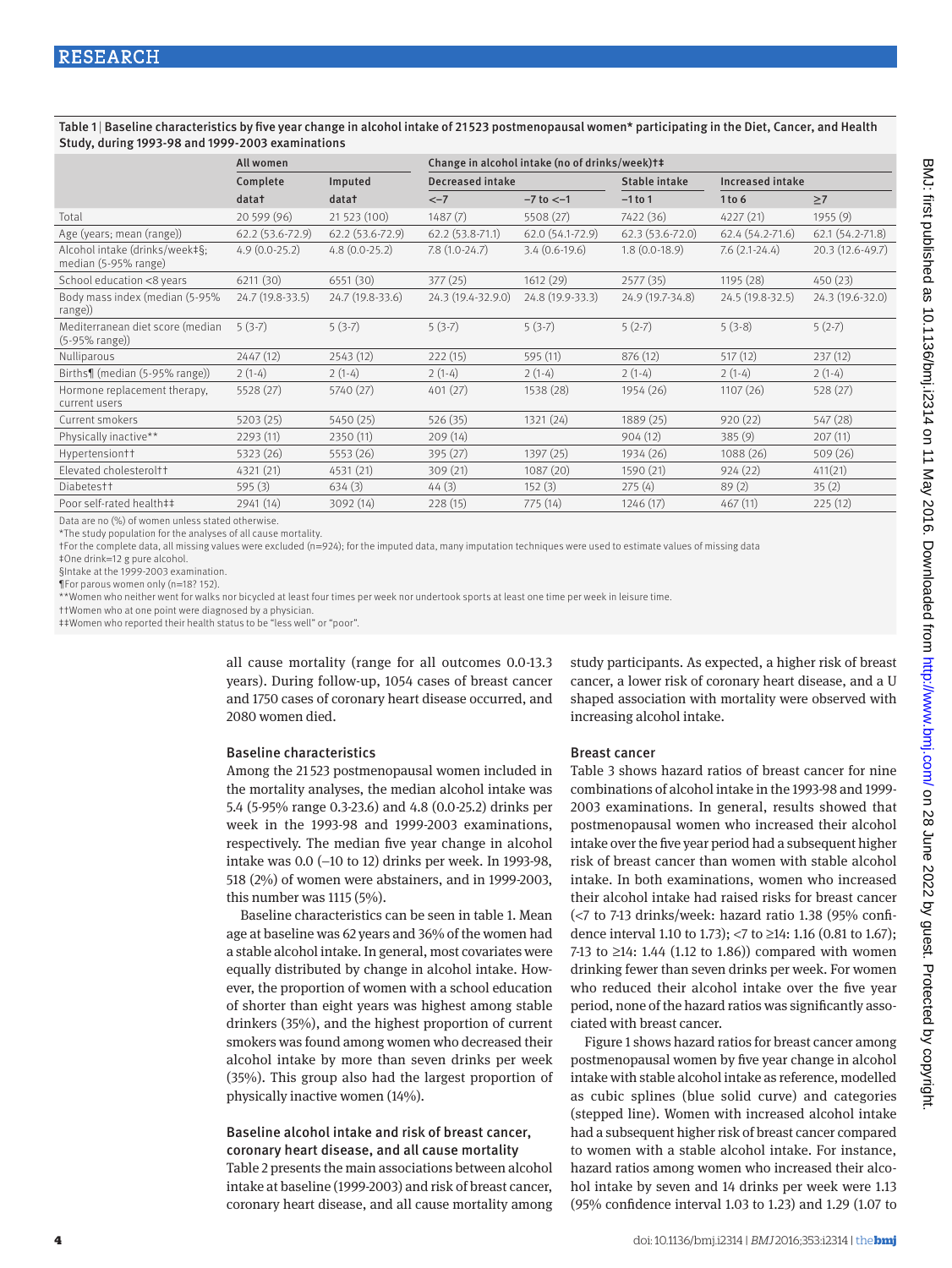Table 2 | Risk of breast cancer, coronary heart disease, and all cause mortality among postmenopausal women by alcohol intake in the 1999-2003 examination

|                          | Alcohol intake (drinks/week)* |            |                       |                       | P for trend                   |                     |           |
|--------------------------|-------------------------------|------------|-----------------------|-----------------------|-------------------------------|---------------------|-----------|
|                          | <1                            | $1 - 6$    | $7-13$                | $14 - 20$             | $21 - 27$                     | $\geq$ 28           |           |
| <b>Breast cancert</b>    |                               |            |                       |                       |                               |                     |           |
| No of cases/person years | 144/33242                     | 440/104462 | 233/44600             | 133/26801             | 50/9629                       | 54/8468             | 0.007     |
| Hazard ratio (95% CI)    | $0.99$ (0.82 to 1.20)         | 1.00       | 1.27 (1.08 to 1.49)   | 1.14 (0.94 to 1.39)   | 1.18 (0.88 to 1.58)           | 1.45 (1.09 to 1.93) |           |
| Coronary heart disease‡  |                               |            |                       |                       |                               |                     |           |
| No of cases/person years | 334/30947                     | 795/100312 | 332/43539             | 170/26289             | 60/9634                       | 59/8308             |           |
| Hazard ratio (95% CI)    | 1.16 (1.02 to 1.32)           | 1.00       | 1.00 (0.88 to 1.14)   | $0.81$ (0.69 to 0.96) | $0.77(0.59 \text{ to } 1.00)$ | 0.83 (0.63 to 1.08) | 0.001     |
| All cause mortality§     |                               |            |                       |                       |                               |                     |           |
| No of cases/person years | 436/34373                     | 885/108511 | 340/46642             | 212/28107             | 103/10147                     | 104/8939            | $0.004**$ |
| Hazard ratio (95% CI)    | 1.11 (0.98 to 1.25)           | 1.00       | $0.96$ (0.85 to 1.10) | 0.89 (0.76 to 1.03)   | 1.16 (0.94 to 1.42)           | 1.21 (0.98 to 1.49) |           |
|                          |                               |            |                       |                       |                               |                     |           |

\*One drink=12 g pure alcohol.

†Adjusted for age, education, body mass index, Mediterranean diet score, smoking, parity, no of births, and hormone replacement therapy.

‡Adjusted for age, education, body mass index, Mediterranean diet score, smoking, physical activity, hypertension, elevated cholesterol, and diabetes.

§Adjusted for age, education, body mass index, Mediterranean diet score, smoking, physical activity, hypertension, elevated cholesterol, diabetes, and self-reported health

¶P value for linear trend.

\*\*P value for U shape.

1.55), respectively. For women who decreased their alcohol intake, the tendency in results was unclear, and results were not significant. The spline curve fitted the categorical analysis well for categories in the middle of the range (−14 to <−7, −7 to <−1, −1 to <1, 1 to 6.9, and 7 to 13.9). However, in the extremes and especially for the category of at least 14 drinks per week, the spline curve and hazard ratio as estimated by categorical analysis diverged, most likely due to low statistical power. The interaction test between alcohol intake in the 1993-98 examination and change in alcohol intake was not significant (P=0.88). Repeating the analysis without adjusting for alcohol intake in the 1993-98 examination did not change results.

In the sensitivity analyses, we excluded women with a history of benign breast tumour surgery before baseline (n=2867). However, this exclusion did not change the estimates substantially (data not shown). To

explore whether the relatively high risk of breast cancer among women who decreased their alcohol intake was due to sick quitters, we performed an analysis omitting the first three years of follow-up. This analysis did not affect results. Excluding abstainers (n=382) did not cause a change in estimates (data not shown), nor did excluding all of the originally missing values (n=312; data not shown). We repeated analyses taking into account competing risks from death, which caused changes in estimates of a maximum of 2% (data not shown). Adjusting analyses for smoking and region did not change the estimates (data not shown), nor did adjusting for changes in body mass index and use of hormone replacement therapy between the two



| 1993-98 examination                                                                                          | 1999-2003 examination (drinks/week)* |                                  |                                  |  |  |  |
|--------------------------------------------------------------------------------------------------------------|--------------------------------------|----------------------------------|----------------------------------|--|--|--|
| $(drinks/week)^*$                                                                                            | $7 - 13$<br>$<$ 7                    |                                  | $\geq$ 14                        |  |  |  |
| No of cases/person years                                                                                     |                                      |                                  |                                  |  |  |  |
| $<$ 7                                                                                                        | 496/119113†                          | 90/16354                         | 32/6434                          |  |  |  |
| $7 - 13$                                                                                                     | 66/15051                             | 99/20319†                        | 69/11368                         |  |  |  |
| >14                                                                                                          | 26/4192                              | 40/7285                          | 136/27086†                       |  |  |  |
| Stratified analysis (hazard ratio (95% CI))#                                                                 |                                      |                                  |                                  |  |  |  |
| $<$ 7                                                                                                        | 1.00 <sub>†</sub>                    | 1.38 (1.10 to 1.73)              | 1.16 (0.81 to 1.67)              |  |  |  |
| $7 - 13$                                                                                                     | 0.88 (0.64 to 1.20)                  | 1.00 <sup>†</sup>                | 1.18 (0.87 to 1.62)              |  |  |  |
| >14                                                                                                          | 1.23 (0.81 to 1.88)                  | 1.16 (0.81 to 1.66)              | 1.00 <sub>†</sub>                |  |  |  |
| Joint category analysis (hazard ratio (95% CI))§                                                             |                                      |                                  |                                  |  |  |  |
| $<$ 7                                                                                                        | 1.00 <sub>†</sub>                    | 1.38 (1.10 to 1.73)              | 1.16 (0.81 to 1.67)              |  |  |  |
| $7 - 13$                                                                                                     | 1.07 (0.83 to 1.38)                  | 1.22 (0.98 to 1.52) <sup>+</sup> | 1.44 (1.12 to 1.86)              |  |  |  |
| $\geq$ 14                                                                                                    | 1.44 (0.97 to 2.13)                  | 1.35 (0.98 to 1.87)              | 1.16 (0.96 to 1.41) <sup>+</sup> |  |  |  |
| Estimates are adjusted for age, education, body mass index, smoking, Mediterranean diet score, parity, no of |                                      |                                  |                                  |  |  |  |

births, and hormone replacement therapy.

\*Alcohol intake recorded by each examination. One drink=12 g pure alcohol.

†Stable alcohol intake, shown as diagonal line of cells in each section; cells below this diagonal line indicate decreased intake, cells above the line indicate increased intake.

‡Stratified by alcohol intake in the 1993-98 examination, with stable alcohol intake† as reference. §Joint category analysis, with the reference group as stable alcohol intake of fewer than seven drinks per week in the 1993-98 and 1999-2003 examinations.



Fig 1 | Hazard ratios of breast cancer among postmenopausal women by five year change in alcohol intake. Blue solid curve (black dashed lines)=hazard ratios (95% confidence intervals) of breast cancer by change in alcohol intake from the 1993-98 to the 1999-2003 examinations, modelled by cubic splines; stepped line=hazard ratios of breast cancer for seven categories of change in alcohol intake. Women who changed their alcohol intake outside the 0.5-99.5% percentiles of the distribution of change in alcohol intake were excluded from analyses presented in the figure, resulting in 20 890 women and 1045 cases of breast cancer eligible for analysis. Estimates are adjusted for age, education, body mass index, smoking, Mediterranean diet score, parity, number of births, hormone replacement therapy, and alcohol intake in the 1993-98 examination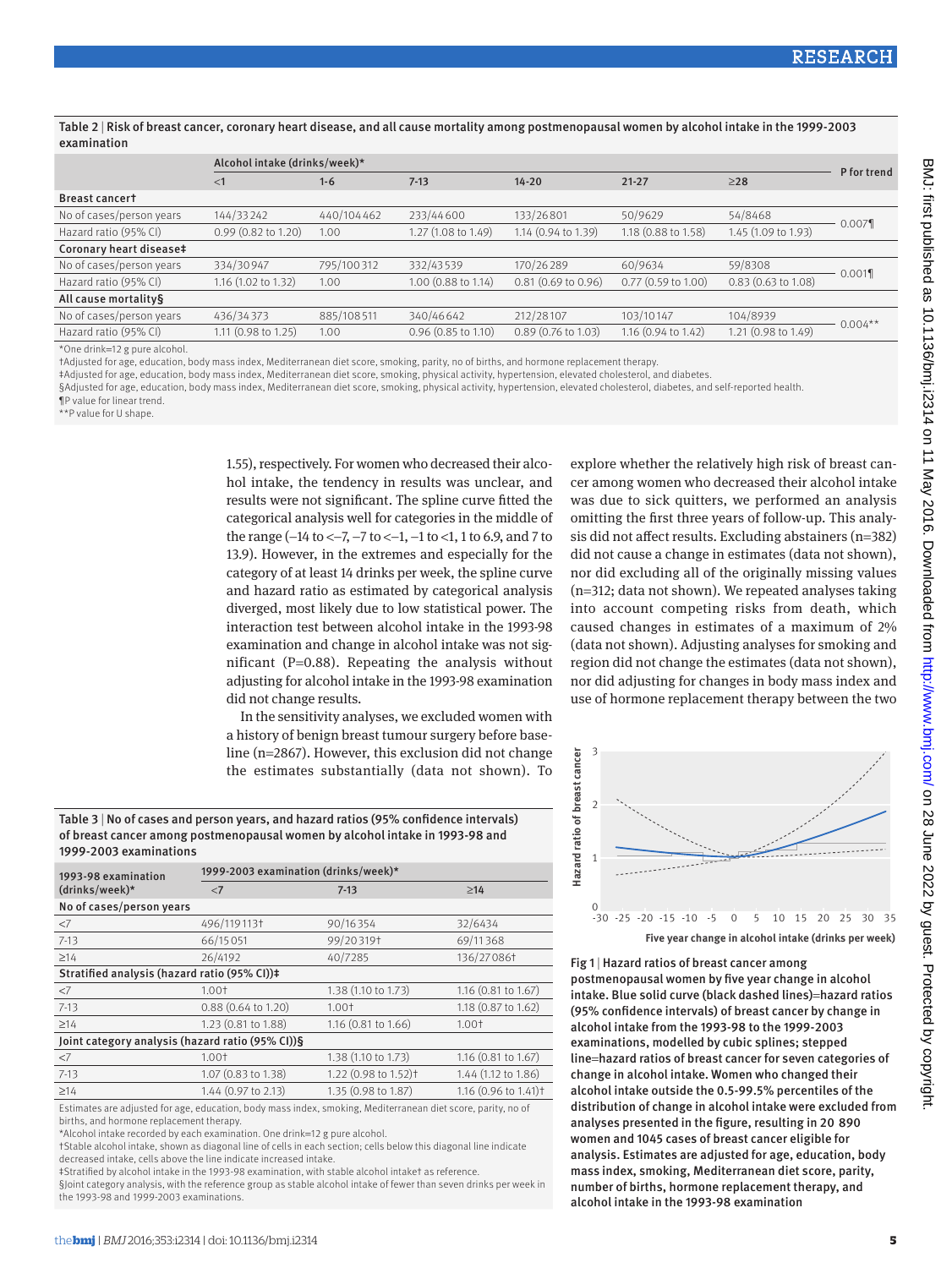study examinations (data not shown). The test for interaction between change in alcohol intake and use of hormone replacement therapy was not significant  $(P=0.34)$ .

#### Coronary heart disease

Table 4 shows hazard ratios of coronary heart disease for nine combinations of alcohol intake in the 1993-98 and 1999-2003 examinations. In general, results showed a tendency that postmenopausal women who increased their alcohol intake over the five year period had a subsequent lower risk of coronary heart disease than women with stable alcohol intake. Women with increased alcohol intake had hazard ratios for coronary heart disease of 0.88 (95% confidence interval 0.72 to 1.07; <7 to 7-13 drinks per week), 0.81 (0.60 to 1.10; <7 to  $\geq$ 14), and 0.65 (0.50 to 0.84; 7-13 to  $\geq$ 14), compared with women drinking fewer than seven drinks per week in both examinations.. For women who decreased their alcohol intake between the two examinations, results were more ambiguous and all not significant.

Figure 2 shows the hazard of coronary heart disease among postmenopausal women by five year change in alcohol intake with stable alcohol intake as reference, modelled as cubic splines (blue solid curve) and categories (stepped line). The spline curve fitted the categorical analysis well. This analysis also showed that women who increased their alcohol intake between the two examinations had a lower risk of coronary heart disease than women with stable intake. For instance, women who increased their alcohol intake by seven or 14 drinks per week had hazard ratio of 0.89 (95% confidence interval 0.81 to 0.97) and 0.78 (0.64 to 0.95), respectively. For women who decreased their alcohol intake, results were not significant. The test for interaction between alcohol intake in the 1993-98 examination

Table 4 | No of cases and person years, and hazard ratios (95% confidence intervals) of coronary heart disease among postmenopausal women by alcohol intake in the 1993-98 and 1999-2003 examinations

| 1993-98 examination                                                                                  | 1999-2003 examination (drinks/week)* |                                    |                                  |  |  |  |
|------------------------------------------------------------------------------------------------------|--------------------------------------|------------------------------------|----------------------------------|--|--|--|
| (drinks/week)*                                                                                       | $<$ 7                                | $7 - 13$                           | $\geq$ 14                        |  |  |  |
| No of cases/person years                                                                             |                                      |                                    |                                  |  |  |  |
| $<$ 7                                                                                                | 1003/1131001                         | 114/15894                          | 45/6269                          |  |  |  |
| $7 - 13$                                                                                             | 101/14738                            | 151/19769†                         | 62/11 272                        |  |  |  |
| $\geq$ 14                                                                                            | 38/4057                              | 53/7254                            | 183/26675†                       |  |  |  |
| Stratified analysis (hazard ratio (95% CI))#                                                         |                                      |                                    |                                  |  |  |  |
| <7                                                                                                   | 1.00 <sub>†</sub>                    | 0.88 (0.72 to 1.07)                | $0.81$ (0.60 to 1.10)            |  |  |  |
| $7-13$                                                                                               | 0.86 (0.67 to 1.10)                  | 1.00 <sub>†</sub>                  | $0.67$ (0.50 to 0.91)            |  |  |  |
| $\geq$ 14                                                                                            | 1.29 (0.91 to 1.84)                  | 1.11 (0.81 to 1.51)                | $1.00+$                          |  |  |  |
| Joint category analysis (hazard ratio (95% CI))§                                                     |                                      |                                    |                                  |  |  |  |
| <7                                                                                                   | 1.00 <sub>†</sub>                    | 0.88 (0.72 to 1.07)                | $0.81$ (0.60 to 1.10)            |  |  |  |
| $7 - 13$                                                                                             | 0.83 (0.67 to 1.02)                  | $0.96$ (0.81 to 1.15) <sup>+</sup> | 0.65 (0.50 to 0.84)              |  |  |  |
| >14                                                                                                  | 1.02 (0.73 to 1.41)                  | $0.87$ (0.66 to 1.15)              | 0.79 (0.67 to 0.92) <sup>+</sup> |  |  |  |
| Estimates are adjusted faresce adjusting bedumeses index. Mediterranean distances, smaling physical. |                                      |                                    |                                  |  |  |  |

Estimates are adjusted for age, education, body mass index, Mediterranean diet score, smoking, physical activity, hypertension, elevated cholesterol, and diabetes.

\*Alcohol intake recorded by each examination. One drink=12 g pure alcohol.

†Stable alcohol intake, shown as diagonal line of cells in each section; cells below this diagonal line indicate decreased intake, cells above the line indicate increased intake.

‡Stratified by alcohol intake in the 1993-98 examination, with stable alcohol intake† as reference. §Joint category analysis, with the reference group as stable alcohol intake of fewer than seven drinks per week in the 1993-98 and 1999-2003 examinations.



Fig 2 | Hazard ratios of coronary heart disease among postmenopausal women by five year change in alcohol intake. Blue solid curve (black dashed lines)=hazard ratios (95% confidence intervals) of coronary heart disease by change in alcohol intake from the 1993-98 to the 1999- 2003 examinations, modelled by cubic splines; stepped line=hazard ratios of coronary heart disease for seven categories of change in alcohol intake. Women who changed their alcohol intake outside the 0.5-99.5% percentiles of the distribution of change in alcohol intake were excluded from analyses presented in the figure, resulting in 20433 women and 1730 cases of coronary heart disease eligible for analysis. Estimates are adjusted for age, education, body mass index, Mediterranean diet score, smoking, physical activity, hypertension, elevated cholesterol, diabetes, and alcohol intake in the 1993-98 examination

and change in alcohol intake was also not significant (P=0.18). Repeating the analysis without adjusting for alcohol intake in the 1993-98 examination did not change results.

Several sensitivity analyses were performed, which did the following:

- • Excluded women with any type of cardiovascular disease before baseline (n=188)
- • Omitted the first three years of follow-up
- Excluded abstainers (n=358)
- Excluded all originally missing values (n=506)
- • Omitted adjustments for hypertension, elevated cholesterol, and diabetes
- • Adjusted for changes in body mass index, smoking habits, hypertension, elevated cholesterol, and diabetes between the two study examinations.

All of these analyses caused minor changes in the results only (data not shown). Taking into account competing risks also did not cause changes in results (changes in estimates <2%, data not shown). A test for interaction with smoking was not significant (P=0.91). Finally, by repeating the analyses restricting the outcome to myocardial infarction only (483 cases), the tendency in results remained, but confidence intervals were wider. However, the overall test for the spline curve remained significant  $(P=0.02)$ . Nonetheless, because the power of these analyses was limited, we used the broader definition of coronary heart disease as the outcome in the main analyses, being conscious that the validity of this diagnosis as an entity is lower.<sup>34</sup>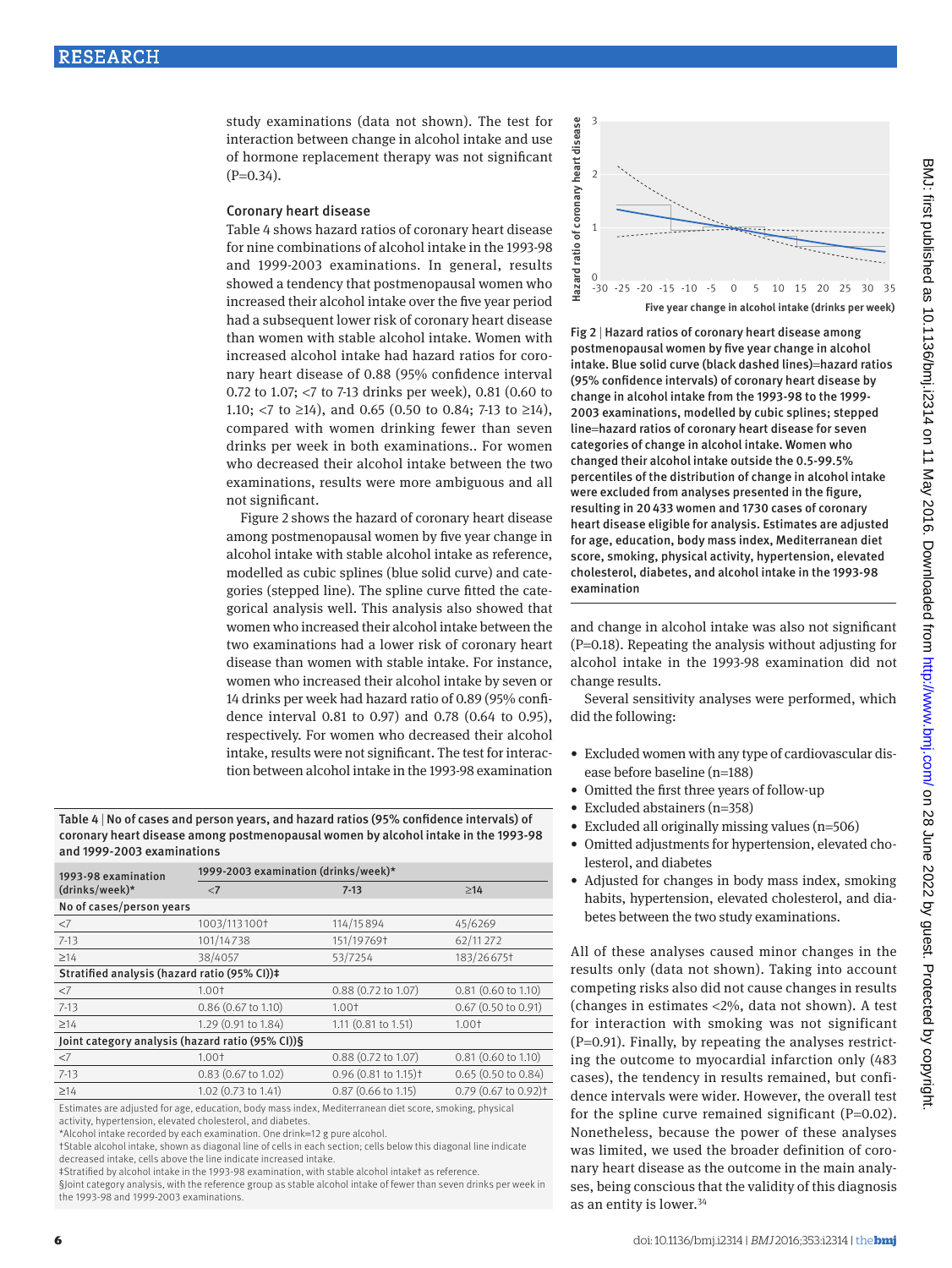### All cause mortality

The web table lists hazard ratios of all cause mortality among postmenopausal women for 16 combinations of alcohol intake in the 1993-98 and 1999-2003 examinations. In general, results indicated that women who changed their alcohol intake from a moderate or high intake (that is, 7-13 or 14-20 drinks per week) to a low or heavy intake (that is, <7 or ≥21 drinks per week) had a higher mortality risk compared with women with a stable moderate or high intake. However, confidence intervals were generally wide. We did sensitivity analyses similar to those performed for coronary heart disease, but these did not lead to results different from those presented in the web table.

The interaction test between alcohol intake in the 1993-98 examination and five year change in alcohol intake was significant ( $P=0.03$ ). Hence, the effect of change in alcohol intake depended on the starting point in 1993-98 and, as a consequence, five year change in alcohol intake was stratified by intake in the 1993-98 examination (<7, 7-13, and  $\geq$ 14 drinks per week; web fig). Women who drank seven to 13 drinks per week in the 1993-98 examination and reduced their intake by 3.6 drinks per week or more had a significantly higher risk of mortality risk than women with a stable alcohol intake (that is, change in alcohol intake of 0 drinks per week; web fig 3B). Likewise, women who drank at least 14 drinks per week in 1993-98 and who increased their intake by 7.1 drinks per week or more had a significantly higher risk of mortality risk than women with a stable alcohol intake (web fig 3C). However, the main part of results from these analyses was ambiguous, probably due to the stratification on alcohol intake in the 1993-98 examination leading to less statistical power.

#### **Discussion**

#### Principal findings

Overall, results of this study showed that postmenopausal women who increased their alcohol intake over a five year period had a higher risk of breast cancer and a lower risk of coronary heart disease than those women with a stable alcohol intake. Results among women who reduced their alcohol intake over the five year period were not significantly associated with risk of breast cancer or coronary heart disease. Analyses of all cause mortality showed—as expected—that women who increased their alcohol intake further from a high intake (≥14 drinks per week) had a higher mortality risk than women with a stable high intake.

## Strengths and limitations of the study

Strengths of the study included the prospective design minimising risk bias due to reverse causality and a large study size. Limitations included the fact that alcohol intake was self-reported and possibly underestimated, although the method is generally assumed to be valid<sup>6</sup> and studies comparing self-administered questionnaires with intake assessed by detailed diet records have shown no substantial dissimilarities.<sup>35 36</sup> In addition, the food frequency questionnaire used in this study was interviewer verified.20 Changes in alcohol

intake might have occurred at any time between the two examinations, and women reporting a stable intake could have had variations in intake as well. Non-differential misclassification of alcohol intake was likely present at both examinations, leading to more random variation when studying change in alcohol intake compared to studies using alcohol intake at one point in time only, leading to lower effective statistical power.

Concerning the definition and operationalisation of alcohol as exposure, a limitation is that drinking patterns were not taken into account. Studies have shown an adverse effect of alcohol on coronary heart disease and increased risk of death when drinking in binges.10 <sup>12</sup> <sup>37</sup> 38 Hence, residual confounding from binge drinking could have influenced the results. Breast feeding has consistently been associated with lower risk of breast cancer in epidemiological studies.39 Other reproductive factors such as older age at menarche might also associate with risk, possibly depending on the breast cancer subtype 40 A weakness in our study was that we were unable to adjust for reproductive factors other than parity and number of births; if such factors were associated with change in alcohol intake, results could be biased due to residual confounding.

A common issue in observational studies is the risk of bias due to sick quitting.10 <sup>11</sup> 17 However, in this study, we did sensitivity analyses that excluded women with a history of benign breast tumour surgery before baseline from the analyses for breast cancer, and excluded women with any type of cardiovascular disease before baseline from the analyses for coronary heart disease. We also performed analyses in which we omitted the first three years of follow-up, and excluded abstainers, which did not change results.

We used coronary heart disease as an outcome, although the validity of the diagnosis of myocardial infarction is probably higher. In a validation study, 94% of myocardial infarction cases in the Danish Hospital Discharge Register and the Danish Register of Causes of Death were confirmed.41 Presumably, the validity of the diagnosis of coronary heart disease as an entity is lower.34 However, we found no differences in results when performing the analyses with myocardial infarction as the outcome instead of coronary heart disease.

A final limitation is that only 37% of the invited women participated in the first examination in 1993-98, and hence caution should be taken when generalising the findings. Women who chose to participate might have had a different risk profile and be in better health than those who declined to participate. Nonetheless, the studied associations will be biased only if non-response is related to both the exposure (that is, change in alcohol intake) and the outcome of the study (that is, breast cancer or coronary heart disease). Recent studies seem to indicate that non-responders have higher rates of alcohol related mortality and morbidity.42 But in this study, the range of variation in the information collected on alcohol and other lifestyle risk factors was similar to previous Danish studies,<sup>19</sup> and the observed incidences of breast cancer and coronary heart disease did not differ from those of the general population.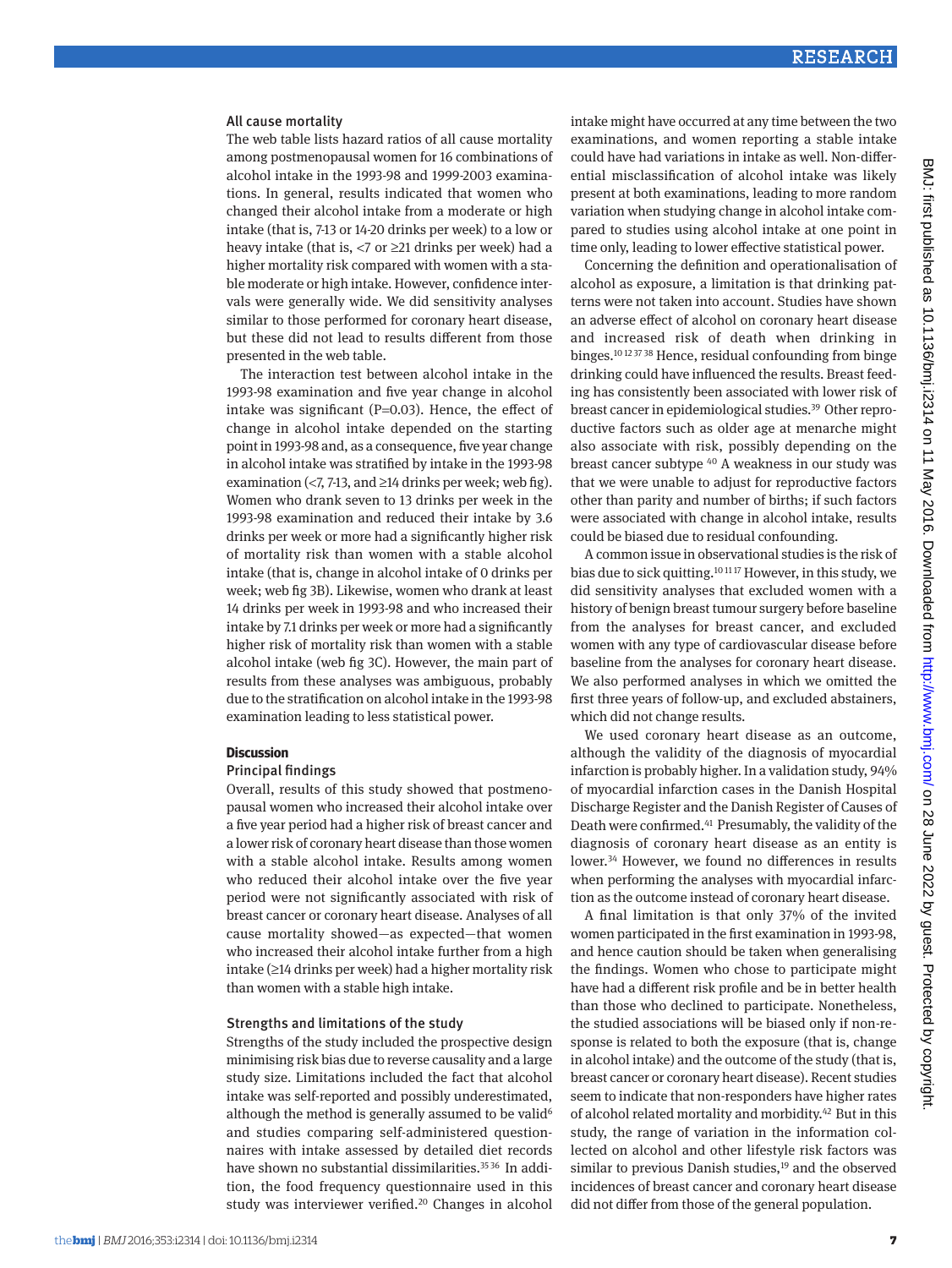#### Potential mechanisms

Biological mechanisms explaining the relation between alcohol intake and risk of breast cancer are complex. One of the most common hypotheses is that alcohol increases breast cancer risk via alterations in circulating oestrogen levels.<sup>8943</sup> Another hypothesis concerns alcohol metabolism by which alcohol is converted to acetaldehyde by alcohol dehydrogenase (ADH), which, for example, is expressed in the breast tissue. Acetaldehyde is genotoxic and is considered to increase breast cancer risk by several mechanisms, for instance by damaging DNA.<sup>238</sup> Evidence linking alcohol to a lower risk of coronary heart disease includes alcohol increased levels of high density lipoprotein cholesterol, reduced levels of fibrinogen, and inhibited platelet activation in experimental studies, mechanisms that theoretically contribute to a beneficial effect.10-13 However, this evidence is ambiguous.<sup>44 45</sup> In addition, a large scale Mendelian randomisation study (sometimes referred to as nature's randomised trial) of alcohol intake and coronary heart disease demonstrated that carriers of the A allele of *ADH1B* (rs1229984), a genetic variant associated with non-drinking and lower alcohol consumption, had lower odds of coronary heart disease.45 This result might add scepticism to the alleged protective effects of alcohol on the risk of coronary heart disease.

Because the development of breast cancer is assumed to happen over years, $8$  there might be a temporal issue in addressing the effect of a change in alcohol intake over a period of five years only. Nonetheless, a Danish study suggested that recent alcohol intake might be a more important determinant of postmenopausal breast cancer risk than earlier exposure.46 Other studies found that alcohol drinking throughout adult life was associated with higher risk of breast cancer,<sup>47</sup> and that alcohol intake at baseline was more important than alcohol intake at a later time point.48 Compared to the results of our study, the effect of change in alcohol intake on the risk of breast cancer and coronary heart disease was independent of alcohol intake at the starting point in the 1993-98 examination. However, we did not take lifetime alcohol consumption into account, and also were unable to account for changes in alcohol intake during follow-up.

## Comparison with other studies

To the best of our knowledge, no previous studies have investigated the association between change in alcohol intake and risk of breast cancer, whereas a few studies, also including women, have addressed the risk of coronary heart disease. Okwuosa and colleagues studied long term changes in alcohol consumption status and variations in fibrinogen levels in a cohort of 2520 young men and women.49 Compared with participants who never drank, those who became or stayed drinkers had smaller increases in fibrinogen, while those who quit drinking had the highest increase over 13 years of follow-up.

King and colleagues followed a cohort of 7697 men and women aged 45-64 years who were non-drinkers

at baseline over a 10 year period.<sup>50</sup> Within six years, 6.0% of participants began moderate alcohol consumption, and 0.4% began heavier drinking. After four years of follow-up, new moderate drinkers had a 38% lower risk of cardiovascular disease than the persistently non-drinking participants. In a longitudinal population based study, Grønbaek and researchers studied changes in alcohol intake over a five year period and mortality in 6644 men and 8010 women aged 25-98 years.18 For coronary heart disease mortality, stable non-drinkers had a relative risk of 1.32 (95% confidence interval 0.97 to 1.79) compared with stable light drinkers, those who had decreased their drinking from light to none increased their risk (1.40 (1.00 to 1.95)), and those who had increased from non-drinking to light drinking decreased their risk (0.71 (0.44 to 1.14)).

In addition, Lazarus and colleagues studied changes in alcohol consumption and risk of death from ischemic heart disease in 1845 men and 2225 women aged 35 years and older.<sup>51</sup> There was a significantly higher risk of death from ischaemic heart disease in women who gave up drinking between 1965 and 1974 than in women who continued to drink (relative risk 2.75 (95% confidence interval 1.44 to 5.23)). Furthermore, several studies that only included men have also examined the association between change in alcohol intake and coronary heart disease.52-57

#### Implications

Our study prepares the ground for future research aimed to clarify whether our observed associations can be seen in other study populations. In addition, more research is needed concerning the biological mechanisms behind the relation between alcohol intake and breast cancer. For instance, this might help to elucidate the influence of time of exposure, which could be an important factor when giving public health advice.

In terms of public health implications of this study, our findings suggest increased risks of breast cancer following an increase in alcohol intake compared to a stable intake, whereas a decreased risk of coronary heart disease was observed. However, in the broader picture, additional analyses on all cause mortality support current recommendations of a light to moderate intake.

#### Conclusions

Postmenopausal women who increased their alcohol intake over a five year period between the 1993-98 and 1999-2003 examinations in the Diet, Cancer, and Health Study had a higher risk of breast cancer and a lower risk of coronary heart disease compared with women with a stable alcohol intake. Results among women who decreased their alcohol intake over the five year period were not significantly associated with risk of breast cancer or coronary heart disease. Analyses of all cause mortality indicated that women who increased their alcohol intake further from a high intake (that is, from  $\geq 14$ drinks per week) had a higher mortality risk than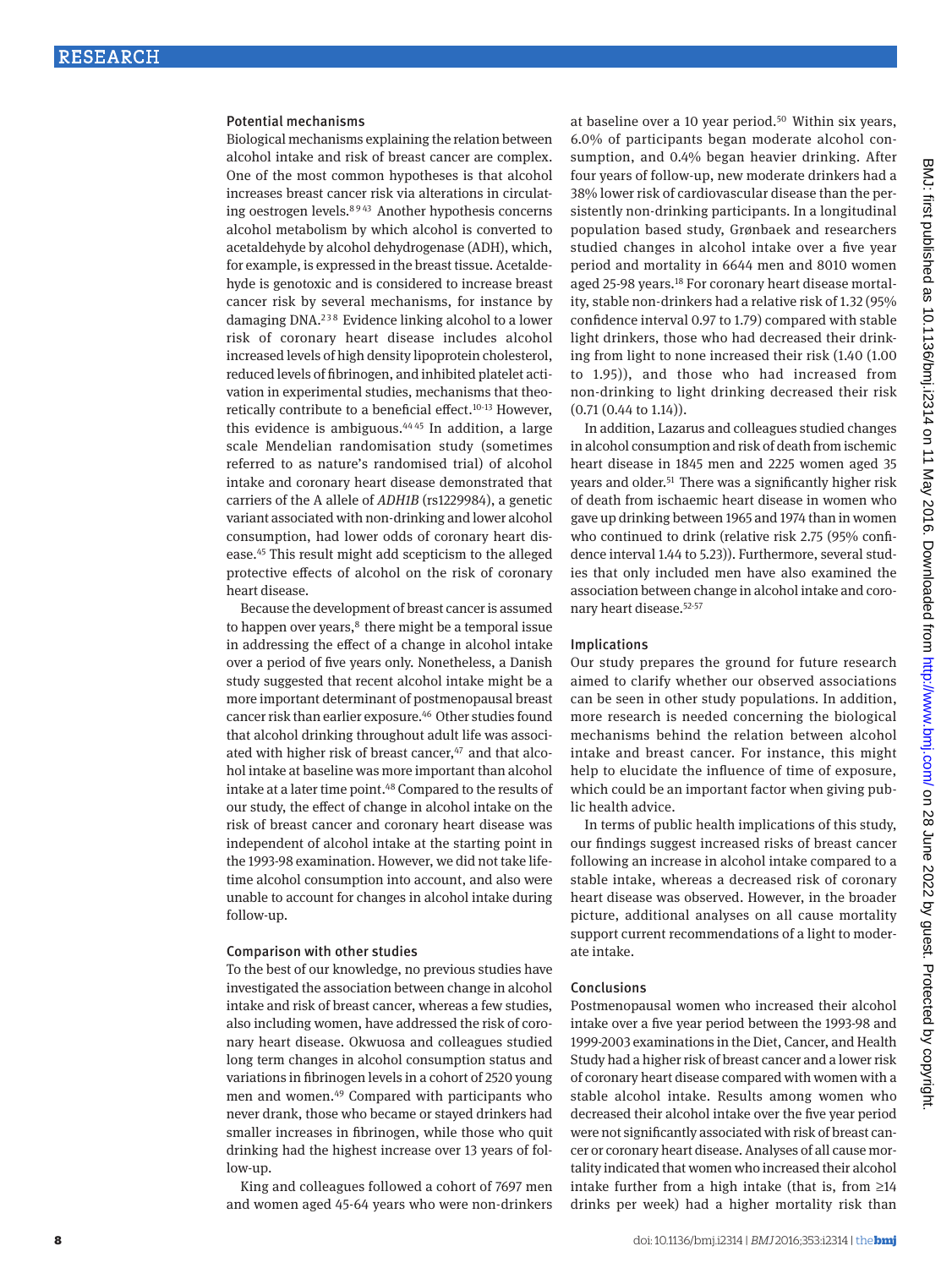# women with a stable high intake. Altogether, our findings support that alcohol is associated with breast cancer (increased risk) and coronary heart disease (decreased risk).

We thank the participants of the Diet, Cancer, and Health Study for their time and cooperation.

Contributors: JST conceived the study idea and is the study guarantor. JST and MKD designed and performed the analyses, and drafted the manuscript. All authors contributed to discussing and commenting on the paper.

#### Funding: This study received no funding.

Competing interests: All authors have completed the ICMJE uniform disclosure form at www.icmje.org/coi\_disclosure.pdf and declare: no support from any organisation for the submitted work; no financial relationships with any organisations that might have an interest in the submitted work in the previous three years; no other relationships or activities that could appear to have influenced the submitted work.

Ethical approval: Not required.

Data sharing: No additional data available.

The guarantor affirms that the manuscript is an honest, accurate, and transparent account of the study being reported; that no important aspects of the study have been omitted; and that any discrepancies from the study as planned have been explained.

This is an Open Access article distributed in accordance with the Creative Commons Attribution Non Commercial (CC BY-NC 3.0) license, which permits others to distribute, remix, adapt, build upon this work non-commercially, and license their derivative works on different terms, provided the original work is properly cited and the use is non-commercial. See: http://creativecommons.org/licenses/ by-nc/3.0/.

- 1 Anderson P. *MLGG. Alcohol in the European Union—consumption, harm and policy approaches.*World Health Organization, 2012.
- 2 Seitz HK, Pelucchi C, Bagnardi V, La Vecchia C. Epidemiology and pathophysiology of alcohol and breast cancer: Update 2012. *Alcohol Alcohol* 2012;47:204-12. doi:10.1093/alcalc/ags011.
- 3 Scoccianti C, Lauby-Secretan B, Bello PY, Chajes V, Romieu I. Female breast cancer and alcohol consumption: a review of the literature. *Am J Prev Med* 2014;46(suppl 1):S16-25. doi:10.1016/j. amepre.2013.10.031.
- 4 Hamajima N, Hirose K, Tajima K, et al. Collaborative Group on Hormonal Factors in Breast Cancer. Alcohol, tobacco and breast cancer—collaborative reanalysis of individual data from 53 epidemiological studies, including 58,515 women with breast cancer and 95,067 women without the disease. *Br J Cancer* 2002;87:1234-45. doi:10.1038/sj.bjc.6600596.
- 5 Allen NE, Beral V, Casabonne D, et al. Million Women Study Collaborators. Moderate alcohol intake and cancer incidence in women. *J Natl Cancer Inst* 2009;101:296-305. doi:10.1093/jnci/  $\dim 514$
- 6 Roerecke M, Rehm J. The cardioprotective association of average alcohol consumption and ischaemic heart disease: a systematic review and meta-analysis. *Addiction* 2012;107:1246-60. doi:10.1111/j.1360-0443.2012.03780.x.
- Ronksley PE, Brien SE, Turner BJ, Mukamal KJ, Ghali WA. Association of alcohol consumption with selected cardiovascular disease outcomes: a systematic review and meta-analysis. *BMJ* 2011;342:d671. doi:10.1136/bmj.d671.
- 8 Brooks PJ, Zakhari S. Moderate alcohol consumption and breast cancer in women: from epidemiology to mechanisms and interventions. *Alcohol Clin Exp Res* 2013;37:23-30. doi:10.1111/j.1530-0277.2012.01888.x.
- 9 Dorgan JF, Baer DJ, Albert PS, et al. Serum hormones and the alcohol-breast cancer association in postmenopausal women. *J Natl Cancer Inst* 2001;93:710-5. doi:10.1093/jnci/93.9.710.
- 10 Rehm J, Baliunas D, Borges GL, et al. The relation between different dimensions of alcohol consumption and burden of disease: an overview. *Addiction* 2010;105:817-43. doi:10.1111/j.1360-0443.2010.02899.x.
- 11 Emberson JR, Bennett DA. Effect of alcohol on risk of coronary heart disease and stroke: causality, bias, or a bit of both?*Vasc Health Risk Manag* 2006;2:239-49. doi:10.2147/vhrm.2006.2.3.239.
- 12 Hill JA. In vino veritas: alcohol and heart disease. *Am J Med Sci* 2005;329:124-35. doi:10.1097/00000441-200503000-00003.
- 13 Brien SE, Ronksley PE, Turner BJ, Mukamal KJ, Ghali WA. Effect of alcohol consumption on biological markers associated with risk of coronary heart disease: systematic review and metaanalysis of interventional studies. *BMJ* 2011;342:d636. doi:10.1136/bmj.d636.
- 14 Wang C, Xue H, Wang Q, et al. Effect of drinking on all-cause mortality in women compared with men: a meta-analysis. *J Womens Health (Larchmt)* 2014;23:373-81. doi:10.1089/jwh.2013.4414.
- 15 Shekelle P. Review: high alcohol intake increases mortality in both men and women. *ACP J Club* 2007;146:48.
- 16 Di Castelnuovo A, Costanzo S, Bagnardi V, Donati MB, Iacoviello L, de Gaetano G. Alcohol dosing and total mortality in men and women: an updated meta-analysis of 34 prospective studies. *Arch Intern Med* 2006;166:2437-45. doi:10.1001/archinte.166.22.2437.
- 17 Rehm J, Roerecke M. Reduction of drinking in problem drinkers and all-cause mortality. *Alcohol Alcohol* 2013;48:509-13. doi:10.1093/ alcalc/agt021.
- 18 Grønbaek M, Johansen D, Becker U, et al. Changes in alcohol intake and mortality: a longitudinal population-based study. *Epidemiology* 2004;15:222-8. doi:10.1097/01.ede.0000112219.01955.56.
- 19 Tjønneland A, Olsen A, Boll K, et al. Study design, exposure variables, and socioeconomic determinants of participation in Diet, Cancer and Health: a population-based prospective cohort study of 57,053 men and women in Denmark. *Scand J Public Health* 2007;35:432-41. doi:10.1080/14034940601047986.
- 20 Tjønneland A, Overvad K, Haraldsdóttir J, Bang S, Ewertz M, Jensen OM. Validation of a semiquantitative food frequency questionnaire developed in Denmark. *Int J Epidemiol* 1991;20:906-12. doi:10.1093/ ije/20.4.906.
- 21 Overvad K, Tjønneland A, Haraldsdóttir J, Ewertz M, Jensen OM. Development of a semiquantitative food frequency questionnaire to assess food, energy and nutrient intake in Denmark. *Int J Epidemiol* 1991;20:900-5. doi:10.1093/ije/20.4.900.
- 22 Trichopoulou A, Orfanos P, Norat T, et al. Modified Mediterranean diet and survival: EPIC-elderly prospective cohort study. *BMJ* 2005;330:991. doi:10.1136/bmj.38415.644155.8F.
- Storm HH, Michelsen EV, Clemmensen IH, Pihl J. The Danish Cancer Registry--history, content, quality and use. *Dan Med Bull* 1997;44:535-9.
- 24 Storm HH. Completeness of cancer registration in Denmark 1943-1966 and efficacy of record linkage procedures. *Int J Epidemiol* 1988;17:44-9. doi:10.1093/ije/17.1.44.
- 25 Jürgensen HJ, Frølund C, Gustafsen J, Mosbech H, Guldhammer B, Mosbech J. Registration of diagnoses in the Danish National Registry of Patients. *Methods Inf Med* 1986;25:158-64.
- 26 Helweg-Larsen K. The Danish Register of Causes of Death. *Scand J Public Health* 2011;39(Suppl):26-9. doi:10.1177/1403494811399958.
- 27 Juel K, Helweg-Larsen K. The Danish registers of causes of death. *Dan Med Bull* 1999;46:354-7.
- 28 Jensen AR, Overgaard J, Storm HH. Validity of breast cancer in the Danish Cancer Registry. A study based on clinical records from one county in Denmark. *Eur J Cancer Prev* 2002;11:359-64. doi:10.1097/00008469-200208000-00007.
- 29 Mosbech J, Jørgensen J, Madsen M, Rostgaard K, Thornberg K, Poulsen TD. [The national patient registry. Evaluation of data quality]. *Ugeskr Laeger* 1995;157:3741-5.
- 30 Spratt M, Carpenter J, Sterne JA, et al. Strategies for multiple imputation in longitudinal studies. *Am J Epidemiol* 2010;172:478-87. doi:10.1093/aje/kwq137.
- 31 Rubin DB. *Multiple imputation for nonresponse in surveys.*John Wiley and Sons, 2004.
- 32 Greenland S. Dose-response and trend analysis in epidemiology: alternatives to categorical analysis. *Epidemiology* 1995;6:356-65. doi:10.1097/00001648-199507000-00005.
- 33 Harrell J, Frank E.*Relaxing linearity assumption for continuous predictors. Regression modeling strategies with applications to linear models, logistic regression, and survival analysis.*Springer Science+Business Media New York, 2001.
- 34 Joensen AM, Jensen MK, Overvad K, et al. Predictive values of acute coronary syndrome discharge diagnoses differed in the Danish National Patient Registry. *J Clin Epidemiol* 2009;62:188-94. doi:10.1016/j.jclinepi.2008.03.005.
- 35 Grønbaek M, Heitmann BL. Validity of self-reported intakes of wine, beer and spirits in population studies. *Eur J Clin Nutr* 1996;50:487-90.
- 36 Giovannucci E, Colditz G, Stampfer MJ, et al. The assessment of alcohol consumption by a simple self-administered questionnaire. *Am J Epidemiol* 1991;133:810-7.
- 37 Bagnardi V, Zatonski W, Scotti L, La Vecchia C, Corrao G. Does drinking pattern modify the effect of alcohol on the risk of coronary heart disease? Evidence from a meta-analysis. *J Epidemiol Community Health* 2008;62:615-9. doi:10.1136/ jech.2007.065607.
- 38 Roerecke M, Rehm J. Irregular heavy drinking occasions and risk of ischemic heart disease: a systematic review and meta-analysis. *Am J Epidemiol* 2010;171:633-44. doi:10.1093/aje/kwp451.
- 39 Hanf V, Hanf D. Reproduction and breast cancer risk. *Breast Care (Basel)* 2014;9:398-405. doi:10.1159/000369570.
- 40 Anderson KN, Schwab RB, Martinez ME. Reproductive risk factors and breast cancer subtypes: a review of the literature. *Breast Cancer Res Treat* 2014;144:1-10. doi:10.1007/s10549-014-2852-7.